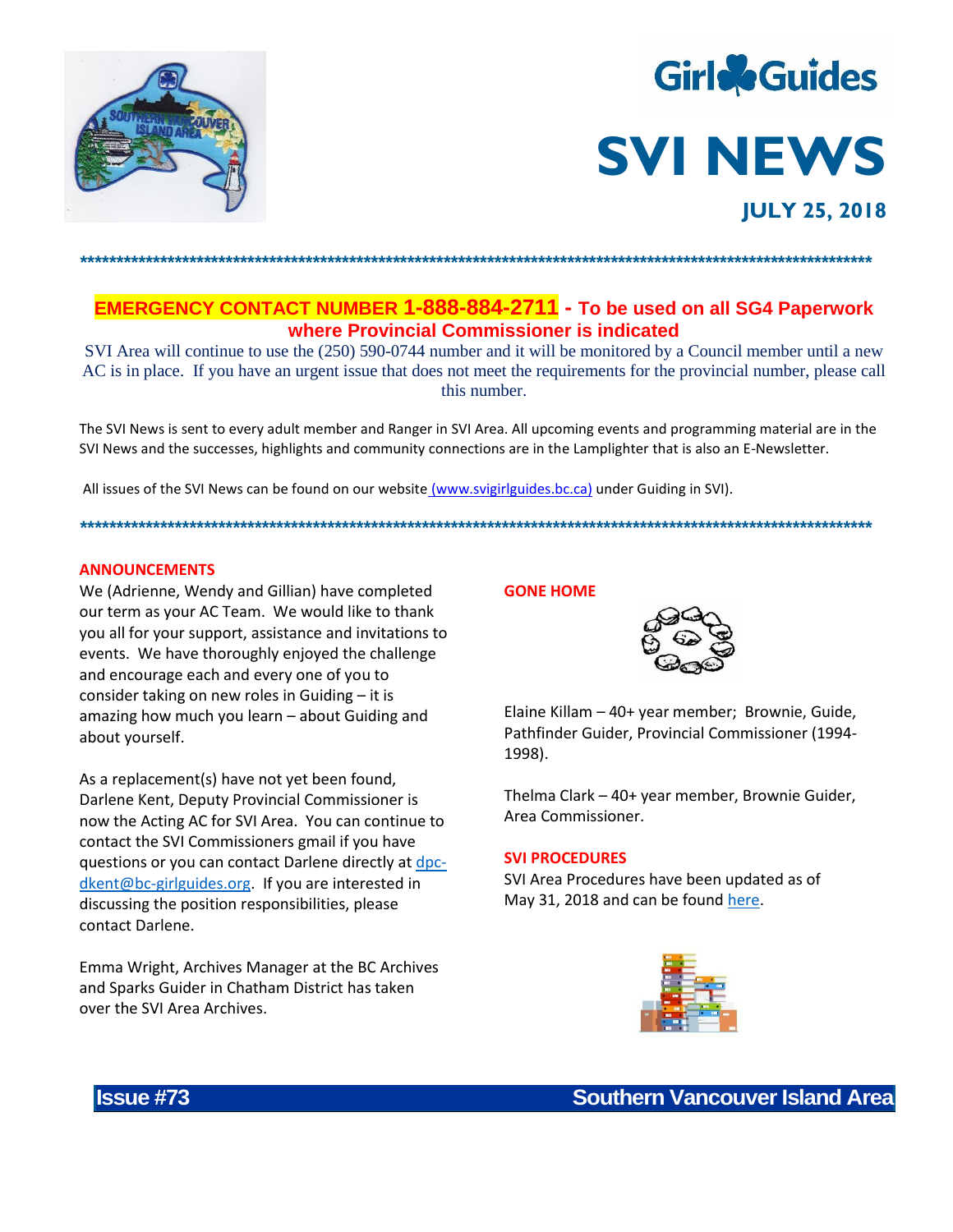#### **CAMP CLEAN UPS**

Due to poor turnout over a period of years, SVI Area Council has cancelled future camp clean ups and each District will be contributing \$300 per year to the Properties Committee to cover the cost of paying for the ongoing maintenance of our properties.

However, if you or any of your girls' families are interested in taking on tasks from time to time, please contact the Properties Chair at [sviareaproperties@gmail.com.](mailto:sviareaproperties@gmail.com) Additionally, the Properties Committee is working towards job lists for the camps and any unit using a property is requested to take on a "camp good turn" before they leave camp.

#### **FAMILY CAMPING**

Did you know? Guiding families can rent our properties for family groups of 8 or less for \$5 per person per night over the summer months. 30 days notice is required. For further information contact [sviareacampbookings@gmail.com.](mailto:sviareacampbookings@gmail.com) Book by June 15 each year.

#### **SEMI-ANNUAL FINANCIAL REVIEW**

All Unit, District and Guild books are due in for semiannual review covering the period January to June 2018. Units should submit their books with all required documentation to their District Treasurer. District Treasurers should ensure that all items required (as indicated in an email from SVI Area Treasurer) are included and then contact the Treasurer or Gillian Hurwood (ellhurwood(at)shaw.ca) to arrange to drop off the records.

# **COOKIES**

Please be sure to check the production date on any remaining boxes of Classic Cookies. While they are still good to eat, they cannot be sold more than eight months after the production date. The number on the on the box represents the year (first two digits) and day (next three digits) of production.



**Blitz dates** for fall cookies have been set by Area Council. The Area blitz will be advertised for Thursday October 4 to Monday October 8. This is the Thanksgiving weekend and the additional dates will provide units the opportunity to sell before the holiday and take advantage of all the pre-holiday grocery shopping.

# **GIRLS FIRST**

Girls First information is updated regularly and can be found at

#### [http://www.girlguides.ca/web/girls\\_first.](http://www.girlguides.ca/web/girls_first)

If you would like to talk to one of our three SVI Girls First Champions, please email [svigirlsfirst@gmail.com](mailto:svigirlsfirst@gmail.com)

# **GIRLS FIRST**

#### **SAFE GUIDE UPDATE**

July 2018 Safe Guide updates can be found [here](https://www.girlguides.ca/WEB/Custom/BSIDocumentSelector/Pages/DocumentViewer.aspx?id=tbAvUQIA15yqFsDhUuM4gu%252fty2koLgxh0dkK5aD7XV0LMRkrczXWTqq%252fRb17xDO6Vdelr7xSLctneFqY9IJIMVIGbC9YZjOiRkB5%252biXT8KcEptyciJ0WoPCrFYLToc222dAk610gmBE%252blZzn8MoDi4iZpdeL1H0j7aGJe2hrLwHuS3IPv5xJGA6ir5u2%252fvU4). These should be reviewed before any activity paperwork for the fall is submitted.